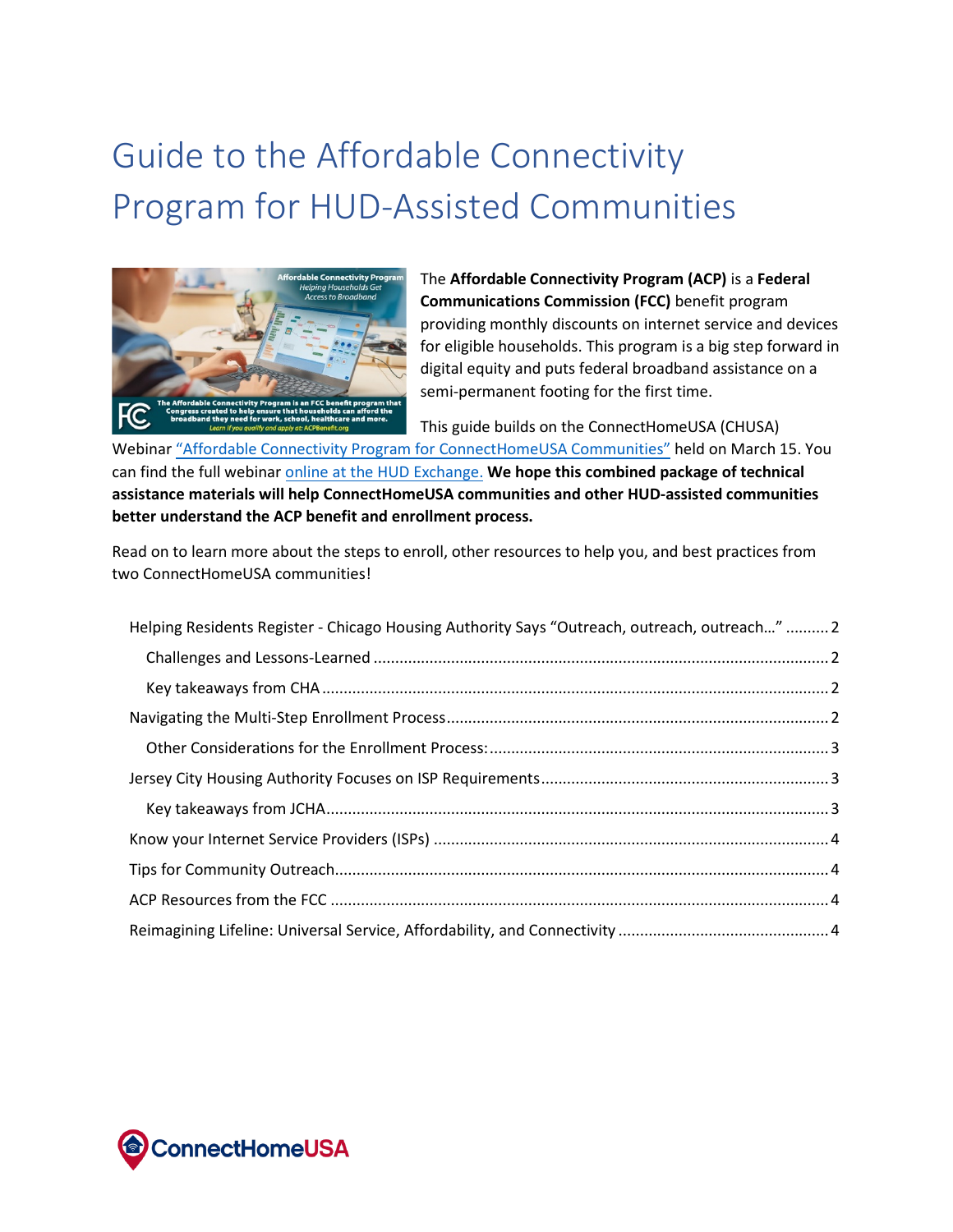# <span id="page-1-0"></span>Helping Residents Register - Chicago Housing Authority Says "Outreach, outreach, outreach…"

Since ACP launched, the **Chicago Housing Authority (CHA)** has provided direct enrollment assistance to over fifty-five residents using just a small team of staff led by Patricia Steward, Digital Inclusion and Program Support Manger. Ms. Steward and her team conduct targeted outreach campaigns, on-site enrollment assistance, and a lot of resource sharing. **CHA has had greatest success reaching residents through enrollment fairs – holistic digital inclusion events where** 



**residents can obtain devices, assistance with ACP enrollment, and other services**. To maximize effectiveness of these events, the CHA team posts flyers and provides checklists of required documentation, so residents come to the fair with everything they need for enrollment.

## <span id="page-1-1"></span>Challenges and Lessons-Learned

At the outset, CHA staff and residents struggled with the multi-step process, often running into barriers when connecting the ACP benefit to a specific Internet Service Provider (ISP). To address this, CHA contacted ISPs serving their area to learn what documentation and verification process they require. **CHA now has ISP-specific flyers with instructions for residents to follow on their own. CHA also keeps a record of each resident's ACP application number, password, and other key information and it is setting up a longer-term record-keeping system.**

#### <span id="page-1-2"></span>Key takeaways from CHA

- 1. Share instructions with residents so they come prepared or can enroll on their own.
- 2. Develop ISP-specific information and ACP requirements to share with staff and residents.
- 3. Keep track of important information to help you monitor progress!

#### <span id="page-1-3"></span>Navigating the Multi-Step Enrollment Process

Generally, ACP enrollment is a two-step process. Eligible households must first **apply for the program** to establish their eligibility and then **contact a participating ISP** to select a plan and have the discount applied to the bill. The second step may be most difficult. Please note: some ISPs have consolidated the process whereby ACP eligibility verification and enrollment is done through them. This is another reason you may want to first contact ISPs serving your area to understand their process.

- **1. Apply for the program at ACPBenefit.org.** If you are assisting a resident with their application, make sure they have all the information they'll need before you start the application. Find a full list of th[e required documents here](https://acpbenefit.org/how-to-apply/show-you-qualify/) and consider making a checklist for residents! There are options for what documentation to use but consider which information will cause the fewest hiccups *– for example, Ms. Steward from CHA recommends using the resident's SSN since other forms of ID may state a different address than the one used for the application.*
- *2.* **Contact an ISP to help residents select a plan and have the discount applied to that plan.** This step may be more complicated *since the verification requirements and process will vary depending on the ISP*. To make this process easier, try reaching out to the ISPs that your residents will be working with first to find out what requirements they have up front*.* Keep in mind that some residents may need in-person assistance, so don't be afraid to ask the ISP if they

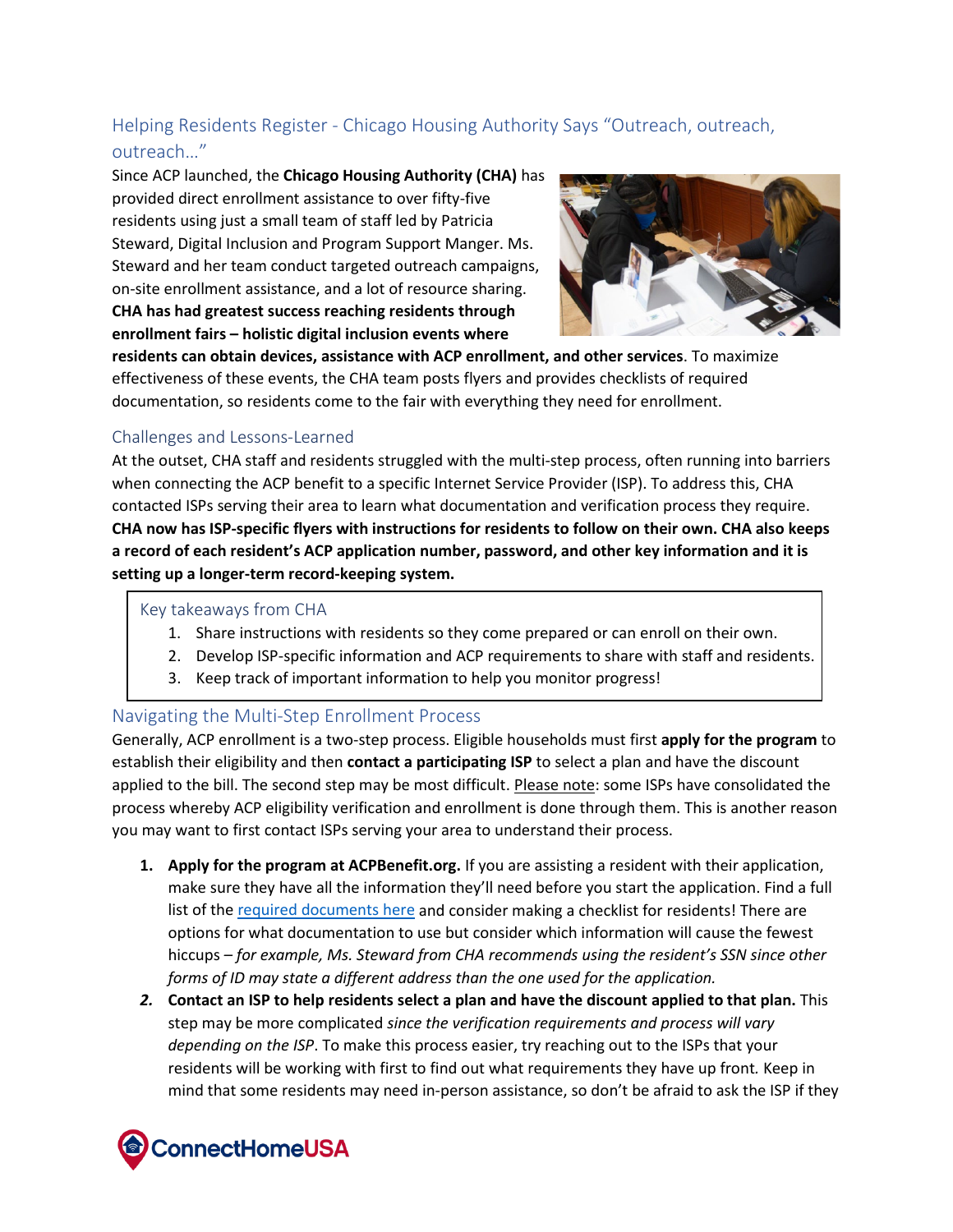can assist customers in their store or if they offer other options for customers to connect ACP to their plan.

**TIP:** Remind residents that the ACP can be applied to any plan offered by a participating ISP. Many ISPs offer low-cost and market rate plans, and the ACP will cover up to \$30 on any of their plans. If a resident selects a plan that is higher than \$30, they will be responsible for the remainder of the charges. That said, many ISPs have upgraded their low-cost plans to provide faster speeds and higher data limits – and often the \$30 benefit is enough to cover these plans.

## <span id="page-2-0"></span>Other Considerations for the Enrollment Process:

- Do you and your staff run into problems in this process? What are they, and how can you address them moving forward to make the process easier for everyone?
- Consider *how* you assist your residents not every resident is going to need one-on-one assistance, can you [develop flyers or tip sheets](https://www.fcc.gov/acp-consumer-outreach-toolkit) to help residents navigate the process themselves?



• Can you partner with non-profits, anchor institutions such as libraries, or volunteers to support residents through this process? Is there an opportunity for partnership with the ISPs in your area? And don't forget to share flyers and other information with property management and resident services staff!

# [Go to the ACP Application](https://www.checklifeline.org/lifeline/?id=nv_flow&ebbp=true)

# <span id="page-2-1"></span>Jersey City Housing Authority Focuses on ISP Requirements

To streamline the enrollment process for residents Jersey City Housing Authority (JCHA) works with the ISP providers in their region that are participating in the ACP. Since all JCHA residents are eligible for ACP benefits, the housing authority **starts its enrollment process by understanding the various ISP requirements and low-cost offerings** and supporting residents to select the best plan for their needs. At the start of ACP enrollment, JCHA developed a comprehensive list of ISP offerings in their region by using the USAC [ACP Program Providers](https://www.fcc.gov/affordable-connectivity-program-providers) tool and then called each ISP in the state to confirm the boundaries of their services and their ACP verification process. Once a resident chooses an ISP, JCHA staff walks the resident through the sign-up process to make sure the ACP verification process required by the ISP is followed.

One key step for streamlining the enrollment process for JCHA residents was to identify one verification document that was accepted by the **Lifeline National Verifier**\*– **the [HUD 50059 A](https://www.hud.gov/sites/documents/50059-A.PDF) form**. This document contains all the necessary information ISPs require to verify eligibility for ACP and use of this standard HUD form has expedited the verification process. \*The *Lifeline National Verifier* is the government system used to verify eligibility for both Lifeline and ACP. Recipients of "Federal Public Housing Assistance" which includes public housing, Section 8, and Multifamily Housing programs fall under this definition.

## <span id="page-2-2"></span>Key takeaways from JCHA

- 1. Understand ISP low-cost offerings in your region up front.
- 2. Talk to ISPs to understand ACP verification requirements they will vary!
- 3. Use the HUD 50059 A form rather than internal documentation.